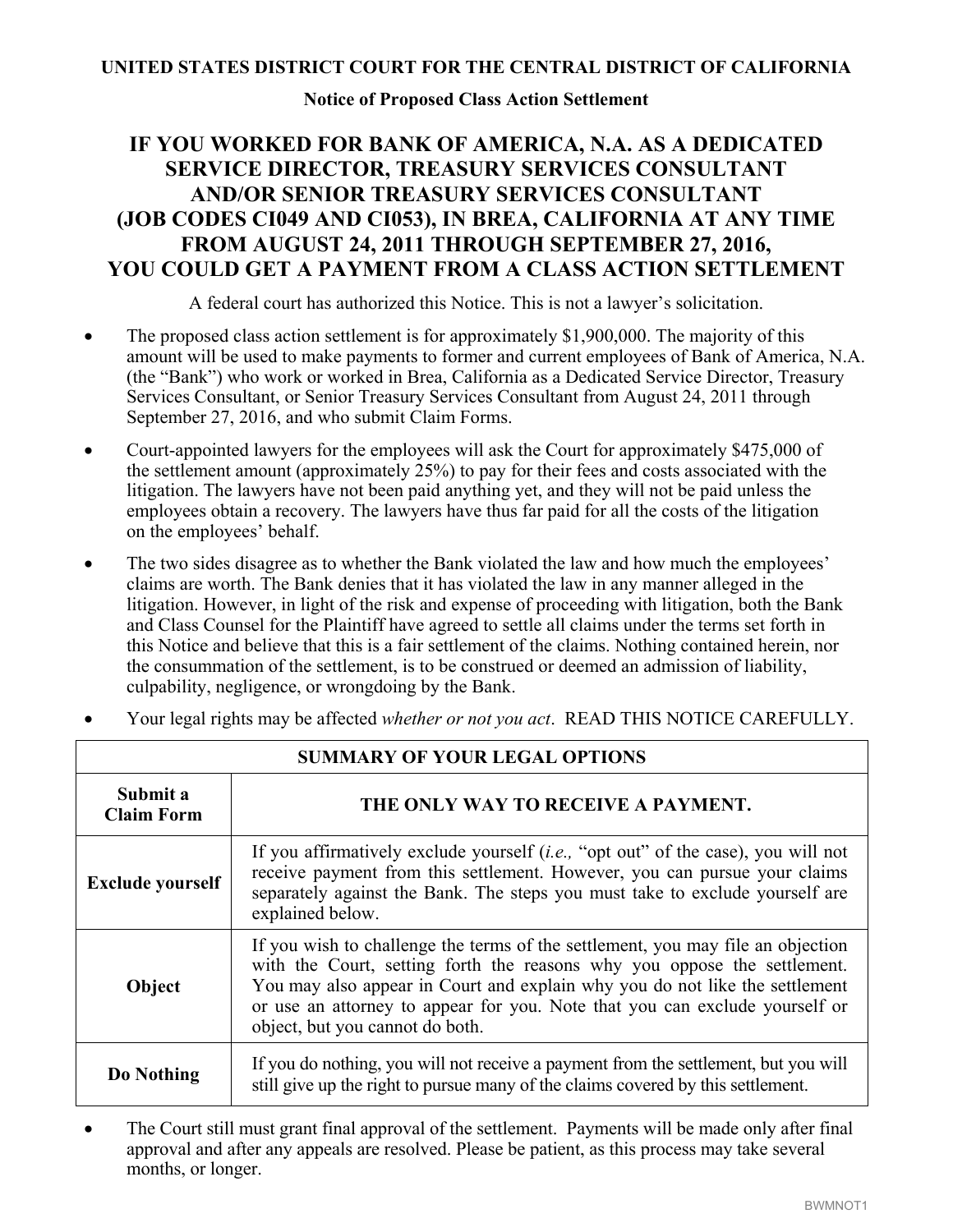### **DO NOT CONTACT THE COURT WITH ANY QUESTIONS REGARDING THIS SETTLEMENT OR THE CLAIMS PROCESS. ALL QUESTIONS REGARDING THE SETTLEMENT SHOULD BE DIRECTED TO THE CLAIMS ADMINISTRATOR OR CLASS COUNSEL (IDENTIFIED BELOW).**

#### **THIS NOTICE MAY AFFECT YOUR RIGHTS**

#### **1. WHY SHOULD I READ THIS NOTICE?**

Because your rights may be affected by the proceedings in a class action lawsuit pending before the Hon. Andrew J. Guilford of the United States District Court, Central District of California. The case is named *Williams v. Bank of America, N.A.* (Case No. 8:15-cv-01597-AG-KES).

The Court has ordered that this Notice be sent to you so that you can be fully informed about the lawsuit and your rights and options in connection with it.

A settlement has been reached between Plaintiff and the Bank with respect to this case. The Court has granted preliminary approval of the settlement. The Bank's records indicate that you are someone entitled to payment pursuant to the settlement.

**If you do not affirmatively request to exclude yourself from the settlement, you will release certain claims you may have against the Bank regardless of whether you submit a Claim Form and receive any payment from the settlement.** 

#### **2. WHAT IS THIS CASE ABOUT?**

This case involves wage-related claims, such as claims for premium pay for overtime hours worked, arising from the Bank's classification of certain employees as "exempt" from federal and state wage and hour laws. The employees included in the Class are those persons employed by the Bank in its internal job codes CI049 and CI053, also known as Dedicated Service Directors, Treasury Services Consultants and/or Senior Treasury Services Consultants, in Brea, California from August 24, 2011 through September 27, 2016 (the "Class Members").

#### **3. WHAT IS A CLASS ACTION?**

A class action is a lawsuit in which one or a few plaintiffs bring suit on behalf of all the members of a similarly situated group to pursue a judgment for all members of the group. Class actions may be used by courts when the legal claims and evidence appear to raise issues of law or fact that are common to all members of the class, thereby making it fair to bind all class members to any orders and any judgment in the case.

#### **4. WHAT ARE THE SETTLEMENT TERMS?**

The Court has granted preliminary approval of the proposed settlement and conditionally certified the Settlement Class. The settlement has not yet been granted final approval by the Court. Final approval will take place only after a Final Approval Hearing, at which Class Members (such as yourself) will have an opportunity, if they desire, to comment on the proposed settlement.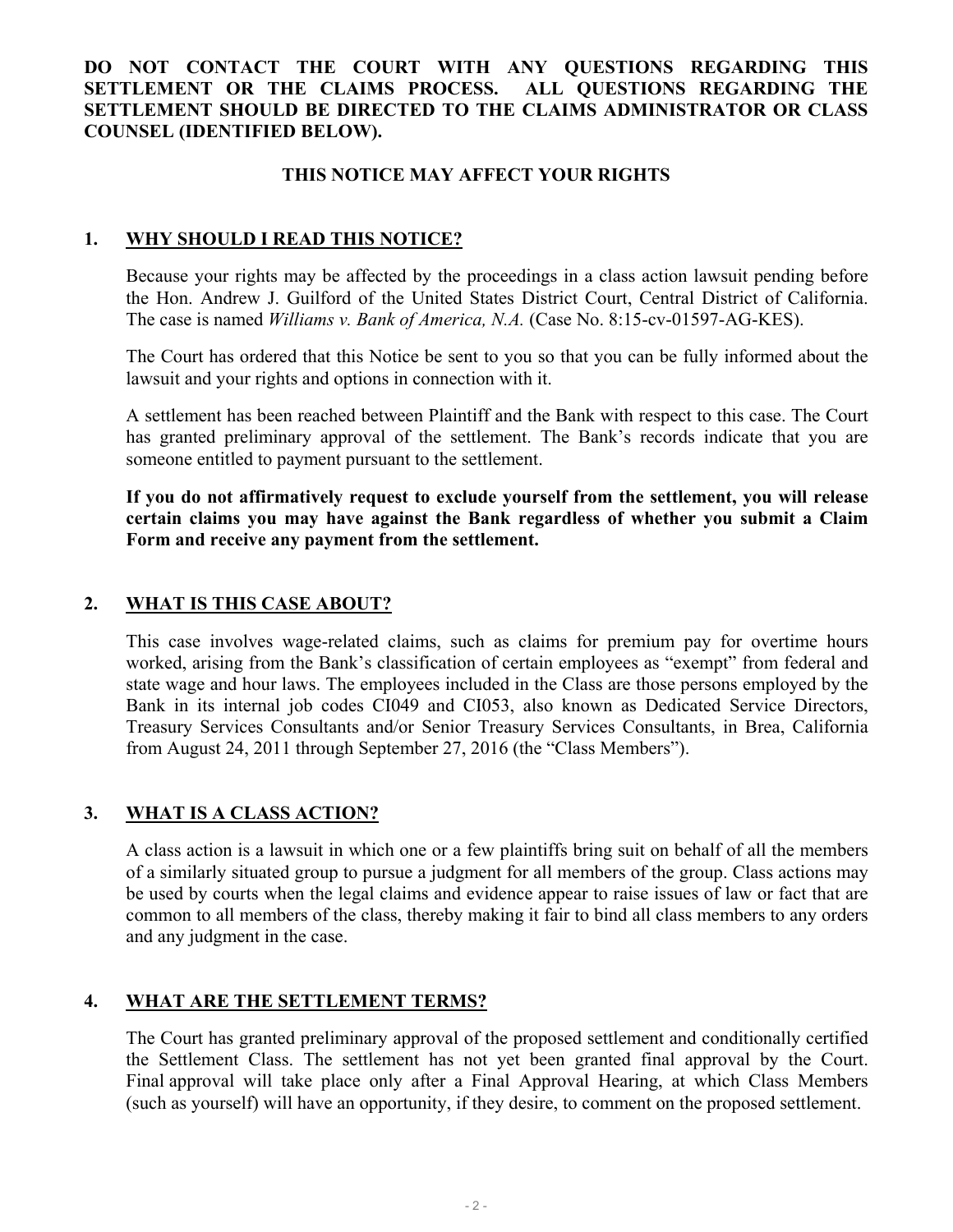#### **a. How Much Money Is The Bank Paying, And How Will It Be Divided?**

The proposed settlement requires the Bank to pay a gross sum of \$1,900,000, plus its share of any payroll taxes. The amounts will be divided among Class Members, Class Counsel, the class representative, and the Claims Administrator (to pay for notice and administrative costs). In addition, a portion of the settlement will be paid to the California Labor and Workforce Development Agency (LWDA).

The Court must approve the entire settlement, including Class Counsel's application for attorneys' fees and costs, as well as the service payment to the class representative.

The estimated allocation of this gross settlement payment is:

\$1,900,000 (Payment by the Bank)

-------------------

- \$ 475,000 (Plaintiff's Attorney's Fees)
- \$ 10,000 (Plaintiff's Estimated Litigation Costs)
- \$ 15,000 (Class Representative Service Payment)
- \$ 15,000 (Payment to California Labor & Workforce Development Agency)
- \$ 16,000 (Claims Administrator's Estimated Costs)

= \$1,369,000 (Net Settlement Fund for distribution to Class Members)

The amount payable to all of the Class Members is called the "Net Settlement Fund." If you submit a Claim Form, you will be sent a check for your share of the Net Settlement Fund pursuant to the terms of the settlement. Your share ("Individual Settlement Share") will be based on the Bank's payroll records and related information and the information you provide on your Claim Form. Your Individual Settlement Share will be calculated using the following, slightly oversimplified, formula:

> Class Member's Individual Settlement Share = (Potential Overtime Pay of Individual Class Member / Total Potential Overtime Pay of All Class Members) x Net Settlement Fund

1/3 of the amount distributed to each member of the Settlement Class will be considered wages and will be subject to employee withholdings required under federal, state and local laws and any other payroll charges required to be paid or deposited with the pertinent federal, state and local taxing agencies. 2/3 of the amount distributed to each member of the Settlement Class will be considered penalties and interest, and will be reported as such to each member of the Settlement Class on an IRS Form 1099.

#### **b. What Are You Giving Up In Exchange For This Money?**

If you are a member of the Settlement Class and do not exclude yourself from the settlement, you will be deemed to have given a complete release of all claims related to the case. In other words, you will not be able to bring any claims alleging the same sort of violations based on the same sort of facts.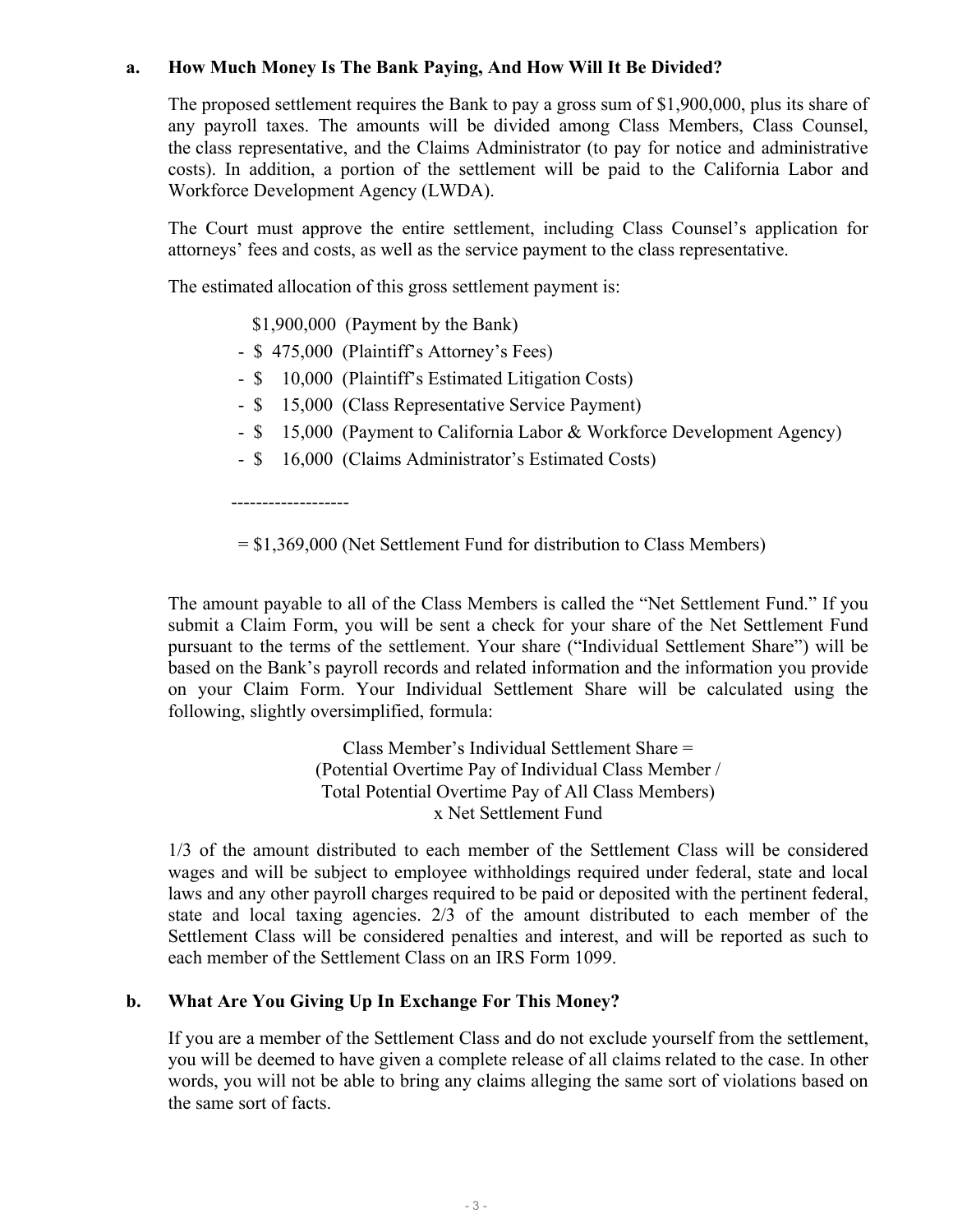If the Court grants final approval to the settlement, the Court will enter a final judgment and dismiss with prejudice all of the claims described in this Notice and the Settlement Agreement.

#### **c. Can I Receive Payment Even If I Have Participated In A Prior Class Action Settlement Or Signed A Severance Agreement?**

Yes. You can participate in this settlement even if you have participated in other prior class actions settlements with the Bank, and even if you have previously signed a severance agreement with the Bank.

## **5. HOW DO I RECEIVE A PAYMENT FROM THE SETTLEMENT?**

**In order to receive a payment, you must complete and sign the enclosed Claim Form and mail it to the Claims Administrator**. There is a postage pre-paid, self-addressed, envelope included with this Notice. Your Claim Form must be mailed by first class mail and be postmarked no later than December 12, 2016. The Claim Form should be sent to:

*Williams v. Bank of America* Claims Administrator P.O. Box 40007 College Station, TX 77842-9917

If you lose, misplace, need another Claim Form or believe you have not been sent the necessary forms, you should contact the Claims Administrator or Class Counsel.

### **6. DO I HAVE TO PARTICIPATE IN THIS SETTLEMENT?**

#### **No. However, if you wish to exclude yourself (or "opt out") from the settlement, you must submit a letter requesting exclusion.**

Your request for exclusion must be signed by you personally, and it must clearly state: (1) your name, address, telephone number, and last four digits of your social security number, and (2) your wish to be excluded from the Settlement Class.

**Your letter requesting exclusion must be postmarked on or before December 12, 2016, and mailed to:** 

*Williams v. Bank of America* **Claims Administrator P.O. Box 40007 College Station, TX 77842-9917** 

If you submit a properly completed and timely request for exclusion, you will not be bound by the settlement and you will not be eligible to participate in the potential benefits. Moreover, if you opt out, you will not be entitled to object to the settlement or to appear and be heard at the Final Approval Hearing.

**If you do not opt out in the manner and time prescribed, you will be bound by the settlement and will release claims you may have against the Bank, even if you do not submit a Claim Form.**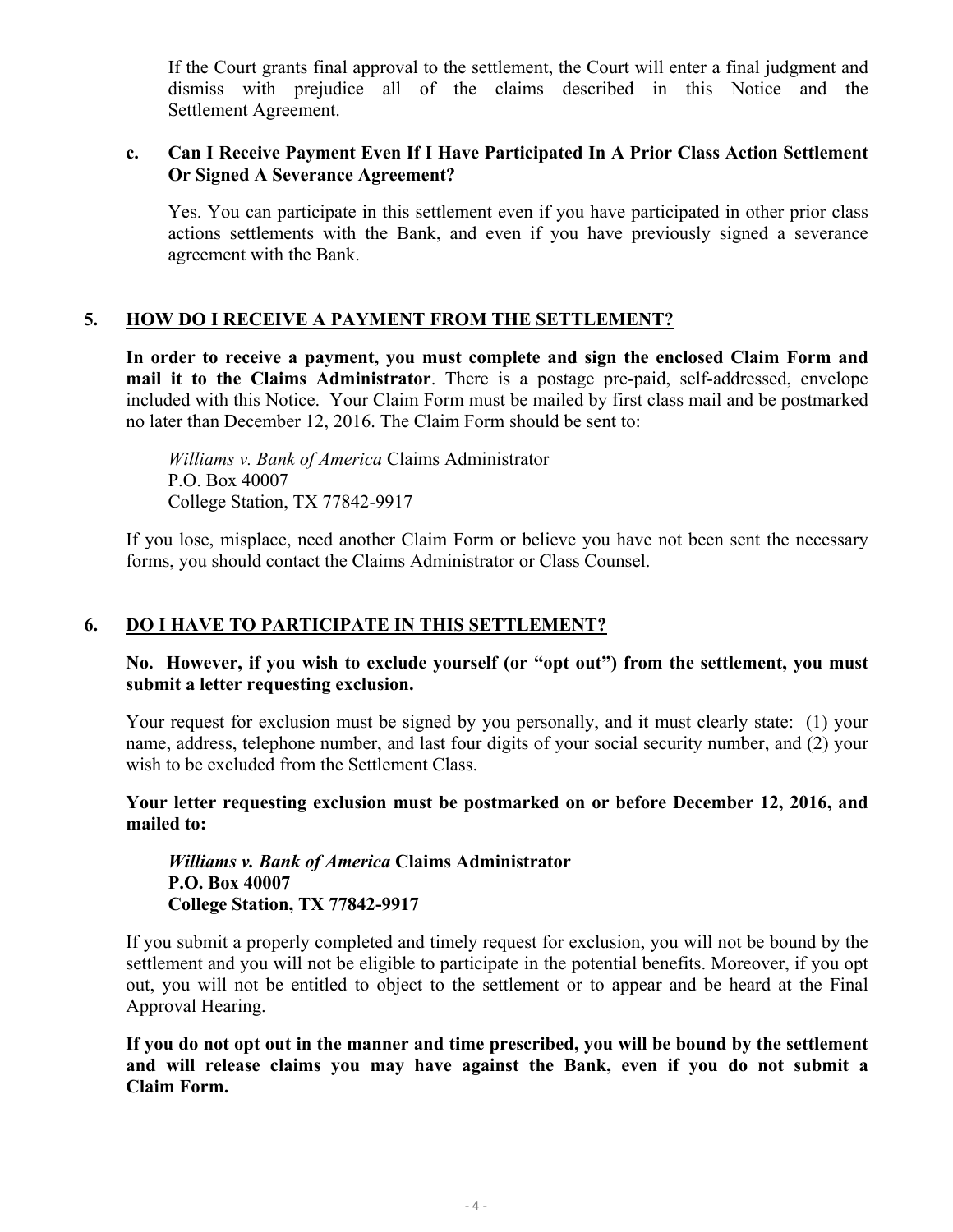**DO NOT SUBMIT BOTH A REQUEST FOR EXCLUSION FORM AND A CLAIM FORM.** If you submit both, and if the Claims Administrator is unable to contact you to ascertain your intent, the request for exclusion form will be deemed invalid, the timely Claim Form will be accepted for payment pursuant to the terms of the settlement, and you will be bound by the terms of the settlement.

# **7. WHAT IF I DO NOT AGREE WITH THE INFORMATION ON MY CLAIM FORM?**

If you wish to challenge the information listed on your Claim Form, you may do so by submitting a written challenge to the Claims Administrator, along with the signed Claim Form, which must be postmarked by December 12, 2016. You must include supporting evidence or documentation, in accordance with the instructions on the Claim Form, and sign the challenge under penalty of perjury. The Clams Administrator, along with the Bank's Counsel and Class Counsel, will evaluate the evidence you submit and, after reviewing the Bank's records, will make a final decision, which will be binding on you.

# **8. CAN I OBJECT TO THIS SETTLEMENT?**

#### **Yes.**

The Court has scheduled a Final Approval Hearing on February 6, 2017 at 10:00 a.m. in Courtroom 10D of the Central District of California, which is located at 411 West Fourth Street, Santa Ana, CA 92701, to hear evidence and testimony regarding whether final approval should be given to the proposed settlement. The Court may continue the time and date of the hearing without further notice. The class representative and Class Counsel will submit their application for service awards, costs, and fees on or before December 30, 2016.

You can ask the Court to deny approval by filing an objection. You cannot ask the Court to order a larger settlement; the Court can only approve or deny the settlement as presented to it by the parties. If the Court denies approval, no settlement payments will be made and the lawsuit will continue. If that is what you want to happen, you must object.

You may object to the proposed settlement in writing. You may also appear at the Final Approval Hearing, either in person or through your own attorney. If you appear through your own attorney, you are responsible for paying that attorney.

All written objections and supporting papers must: (a) clearly identify the case name and number (*Williams v. Bank of America, N.A.*, Case No. 8:15-cv-01597-AG-KES), (b) be submitted to the Court either by mailing them to the Clerk, United States District Court for the Central District of California, 411 West Fourth Street, Room 1053, Santa Ana, CA 92701-4516, or by filing them with the Clerk of the United States District Court for the Central District of California, and (c) be filed or postmarked on or before January 23, 2017.

### **9. WHAT HAPPENS IF THE SETTLEMENT DOES NOT BECOME FINAL?**

If the settlement is not approved by the Court or is later terminated, you will receive no benefits under the settlement, the lawsuit will proceed as active litigation with the same or different class definition, and you will not be bound by the releases in the settlement.